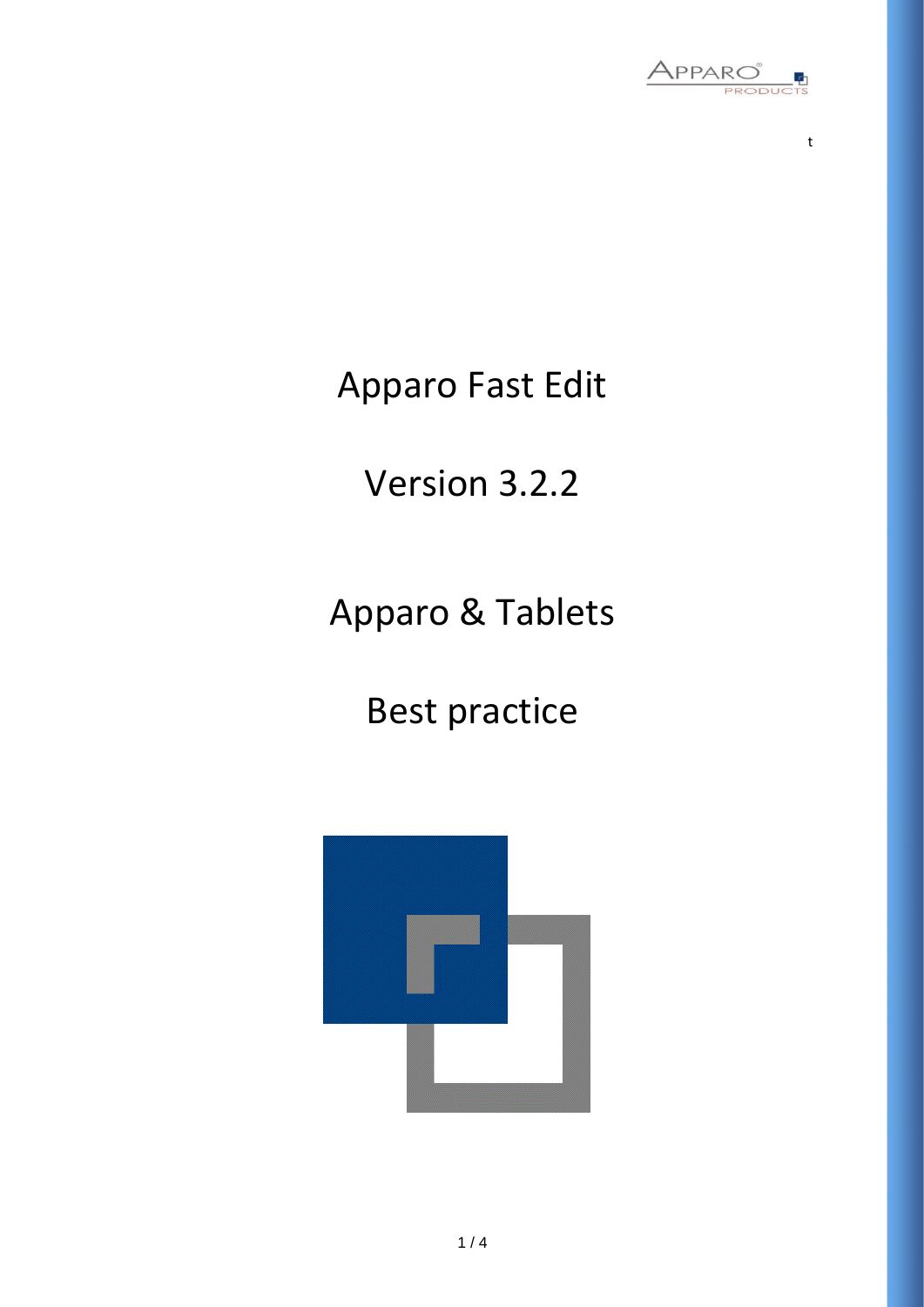

|              | The virtual keyboard needs space. Therefore it is helpful to use tablets with 10" and<br>more screen size |   |
|--------------|-----------------------------------------------------------------------------------------------------------|---|
| 2            | Make your virtual keyboard smaller: Use two fingers to pinch the keyboard inwards                         | 3 |
| 3.           | Use lookup widgets without the feature of entering by keyboard: saving screen                             |   |
| 4            | Some tablets can use hardware keyboards too. Advantage: More space left for the<br>application            |   |
|              | 5 Use Business Cases that are not displaying many data rows, making it easy for the                       |   |
| 6            | Use text area widgets without rich text feature: making it easy for the user $\frac{3}{2}$                |   |
| $\mathbf{Z}$ | Do not use Excel export and import feature                                                                | 3 |
|              | <b>Support</b>                                                                                            |   |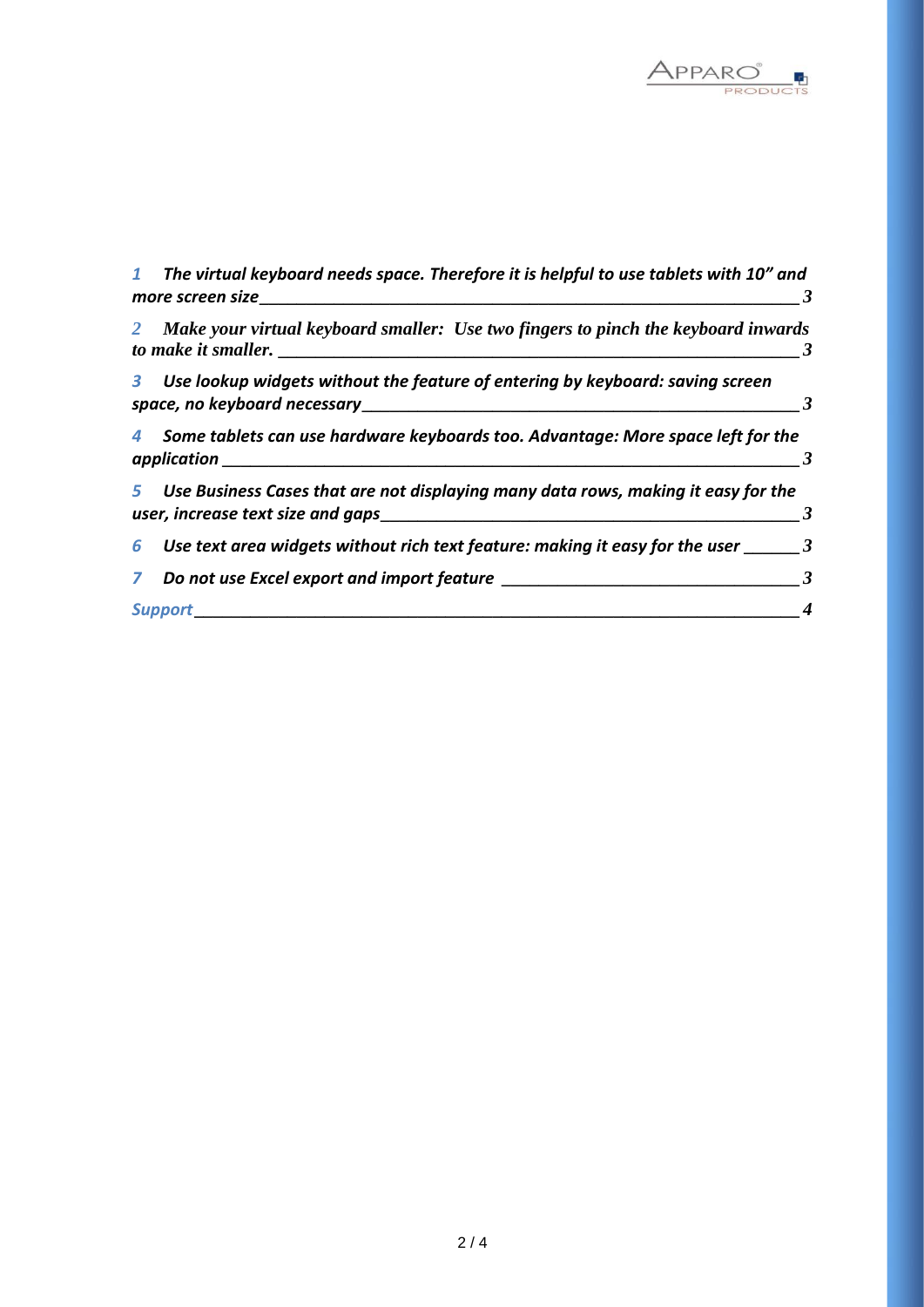

**1 The virtual keyboard needs space. Therefore it is helpful to use tablets with 10" and more screen size**

The small Ipad mini is just too small for entering text because of the keyboard space.

**2 Make your virtual keyboard smaller: Use two fingers to pinch the keyboard inwards to make it smaller.**



- **3 Use lookup widgets without the feature of entering by keyboard: saving screen space, no keyboard necessary**
- **4 Some tablets can use hardware keyboards too. Advantage: More space left for the application**
- **5 Use Business Cases that are not displaying many data rows, making it easy for the user, increase text size and gaps**
- **6 Use text area widgets without rich text feature: making it easy for the user**
- **7 Do not use Excel export and import feature**